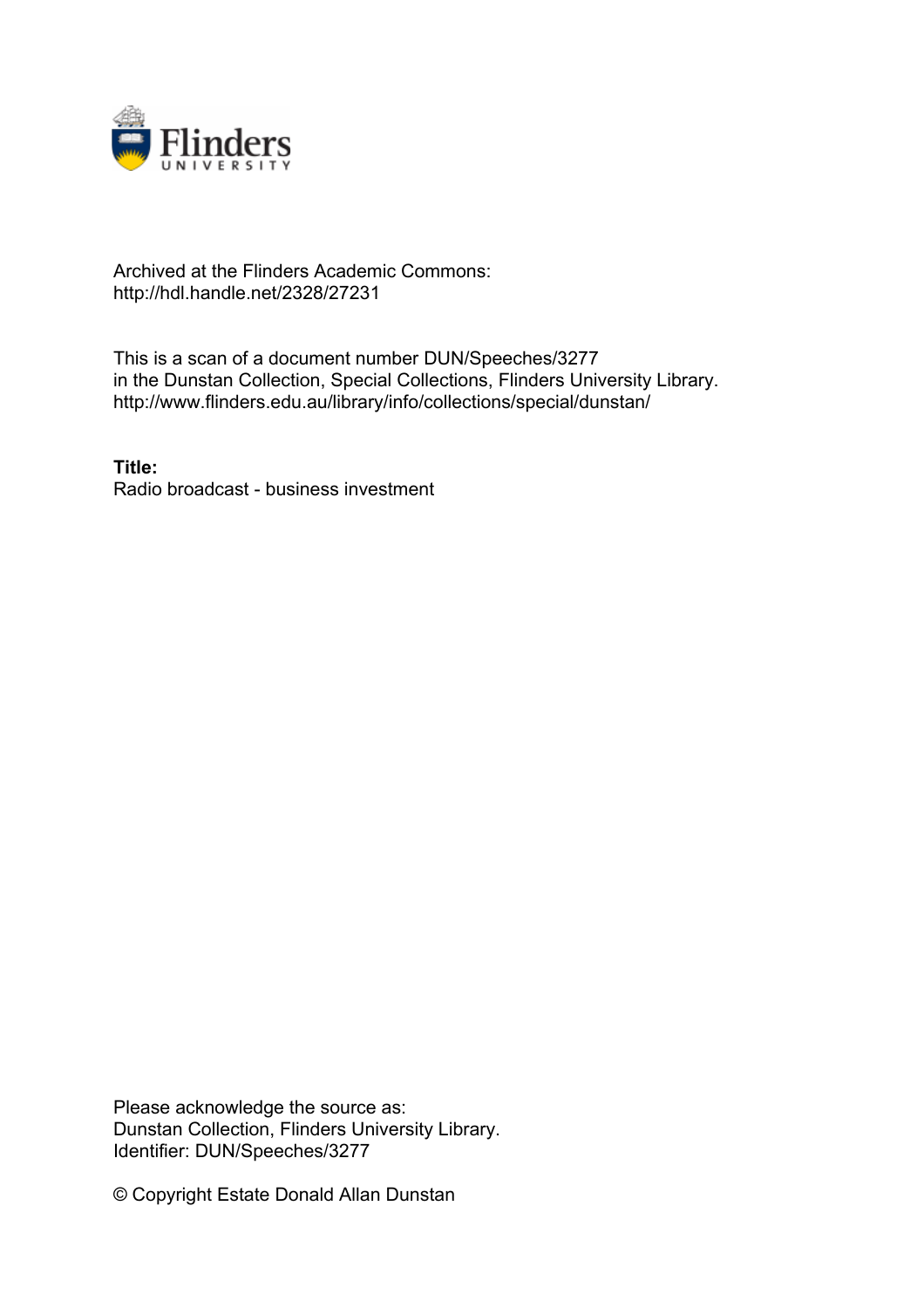Good Evening.

So often do unthinking people talk about the way in which our econômic and business activites are organised as if it was static, unchangeable and unchanging, that I want to say a few words tonight about just what goes on.

 $\mathscr{J}$ 

*3d* 1/ 1

In fact, our economic and business institutions are constantly changing their character. Let me show you how.

Some years ago a substantial amount 56% of the credit facilities obtained by industry for its activities came from the banks - and if one could control the general volume of credit allowed by the banks, one could determine the rate of investment. Whether we had inflation or not was and is vitally affected by the amount of credit lent out.

 $E$ ut this has changed. The banks are responsible for only  $21%$  of credit to business now - and the hire purchase companies are responsible for  $16\%$  of credit now as compared with  $2\%$  pre-war. and much, in addition, comes from insurance companies. As there is now no constitutional power in Australia because of the limiting terms of the Commonwealth Constitution, to control the operations of hire purchase companies our control over inflation in time of economic stress is thereby very much lessened. And you can see how changes, never contemplated by the makers of the constitution are taking place.

But this shift in activity and power from one kind of institution to another is not the only sort of change which is taking place.

The most significant change is that the effective control of Australian's finance, heavy and light industry and means of information is being steadily concentrated into fewer and fewer hands.

How has this happened? Shareholdings in Australian companies are widely spread. The average shareholder, of course, is not very much interested in getting a dividend - getting some return for the money he has invested. This means that a small and minoritymserouptiof Speharneholdens, Unvelit Librang anised, can maintain and minority group of shareholders, well organised, can maintain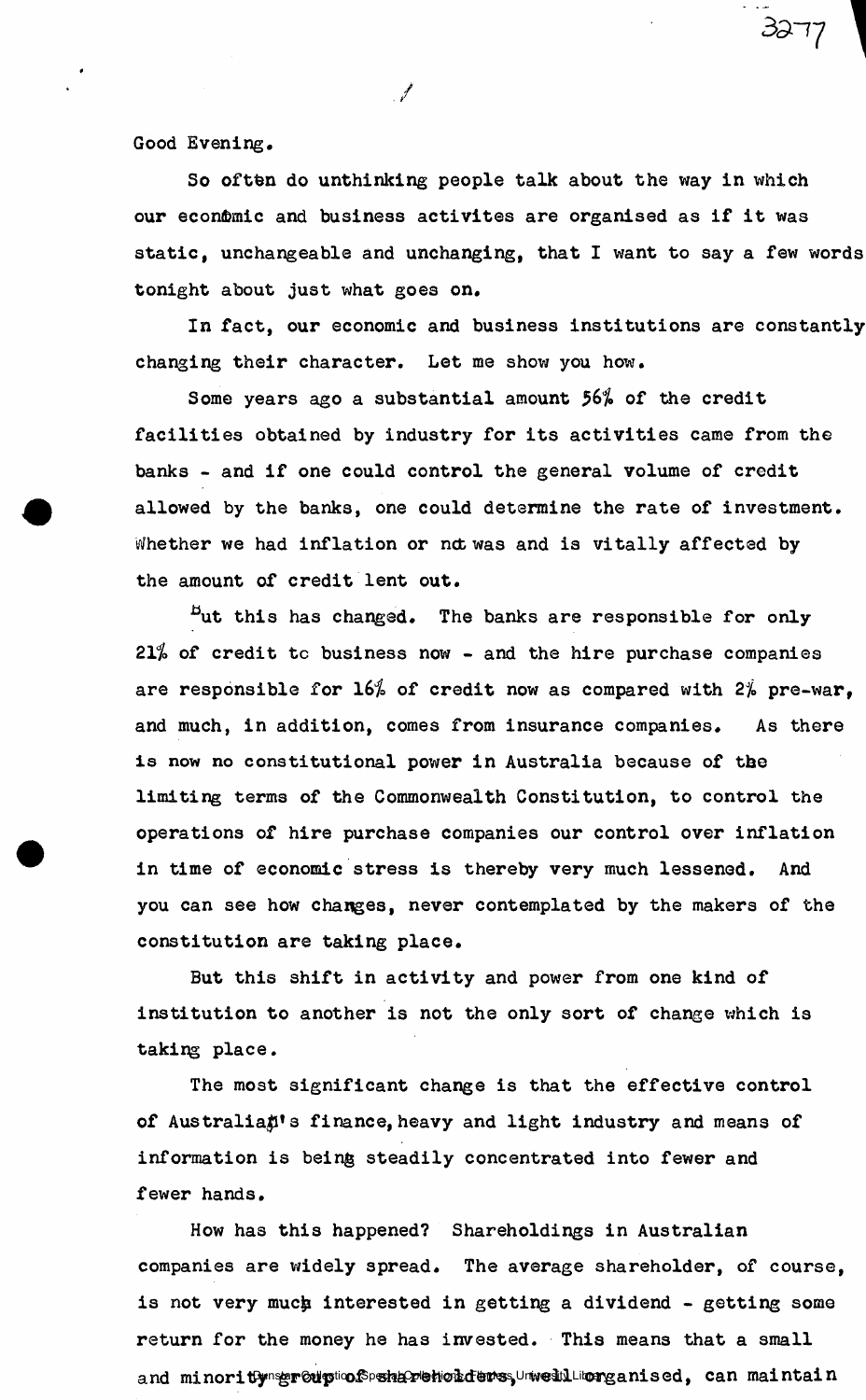effective control of a company. A recent authoritative study by Mr. E. L. Wheelwright - Senior Lecturer in Economics in the University of Sydney, said "the precise  $\frac{\pi}{6}$  will vary with the circumstances, particularly the degree of dispersion and the nature of the dominant minority group. If the dispersion is very wide and holdings taper off very sharply from a cohesive minority group then a  $\frac{q}{q}$  as low as 10 or 15 is sufficient to maintain control, "

It is not you see, that the effective controllers of companies are the owners of companies - but our joint stock company system allows a few people to wield great power with other people\*s money.

Now, of course, if firms are not large and there is competition, then this does not have much social effect. But there has also been a constant tendency for competition in industry to be eliminated and for businesses to amalgamate or be swallowed up. The more this goes on, the fewer people effectively have a say in what our business and economic policy as a nation will be, and the more power over the lives of all of us do they effectively exercise .

Apart from amalgamations and takeovers, there are other ways in which this concentration of power and economic control takes place. Many of this small group of people in Australia who hold the directorates inxitimes in finance, heavy and light industry, transport and newspapers hold numbers of directorates in concerns of differing types. This makes the effective control more so.

For the whole group of Australian companies Mr. Wheelwright estimates that control and ownership is  $d_{Vocced}$  i.e. the shareholders do not effectively control the companies in over 2/5ths of the cases and in over  $50\%$  of the funds invested. He says, "The evidence assembled have here shows that most of these companies (i.e. the widely representative groups **i/**  of companies stan Collection of the study of the study of the study of "depersonalised" of companies  $\alpha$ 

*1*  **- 2 -**